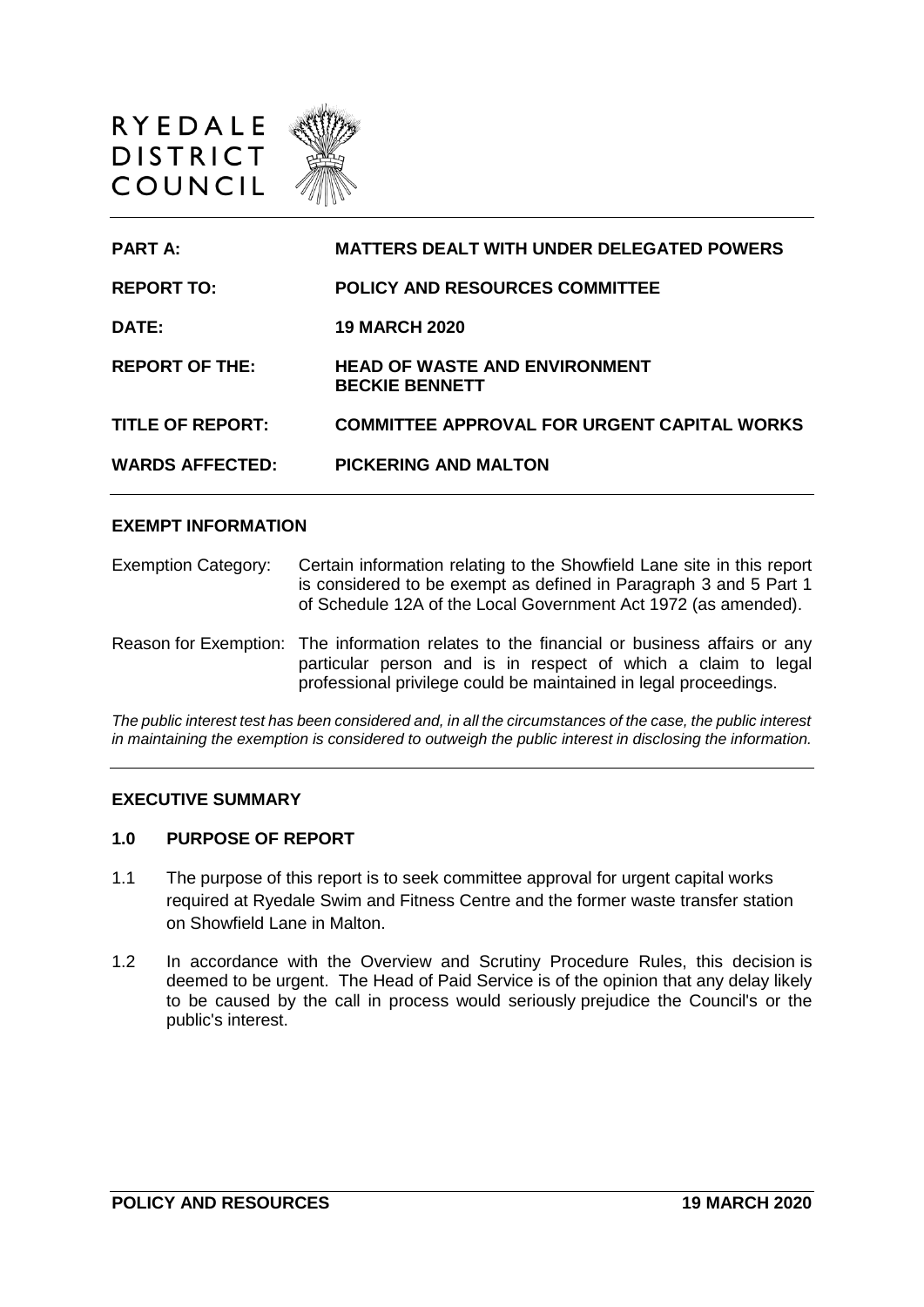# **2.0 RECOMMENDATIONS**

- 2.1 It is recommended that approval is given for the following urgent capital works from the approved capital budget for property condition work:
	- (i) to replace the roof and re-ducting works totalling £91,152 at Ryedale Swim and Fitness Centre in Pickering and
	- (ii) to meet the obligation of the lease at the former waste transfer station on Showfield Lane in Malton that delegated approval is given to the Chief Finance Officer (S151 Officer) in consultation with the Chair of Policy and Resources Committee once the value of the dilapidations claim is agreed.

#### **3.0 REASON FOR RECOMMENDATIONS**

3.1 The Council is responsible for these capital works under the terms of the current Leisure Contract for Ryedale Swim and Fitness Centre and under the terms of the lease for Showfield Lane in Malton.

#### **4.0 SIGNIFICANT RISKS**

- 4.1 The roof at Ryedale Swim and Fitness Centre is in urgent need of replacement following a partial ceiling collapse in one area of the gym. To mitigate the health and safety risk pending the completion of a permanent repair, a temporary ceiling replacement has been carried out and a proactive site management plan is in operation.
- 4.2 There are financial and reputational risks associated with the Council not fulfilling its obligations under the lease agreement for the former waste transfer site at Showfield Lane in Malton and delays to agreeing the dilapidations claim requires holding over on the lease which incurs additional rental costs.

## **5.0 POLICY CONTEXT AND CONSULTATION**

5.1 In accordance with the Council's Financial Standing Orders and Financial Regulations, specifically orders for work, goods and services, costs exceeding £50,000 are to be authorised by the appropriate Committee.

## **REPORT**

## **6.0 REPORT DETAILS**

6.1 Capital works which are urgently required to two sites the Council has repairing and maintaining responsibilities for at Ryedale Swim and Fitness Centre in Pickering and the former waste transfer site at Showfield Lane in Malton. The procurement process for such repairs has been followed to provide detailed schedules of works and prices from contractors to undertake the works which both require committee approval as the value of both the contracts exceeds £50,000.

## **RYEDALE SWIM AND FITNESS CENTRE, PICKERING**

6.2 A temporary repair to the ceiling in an area of the gym where the ceiling collapsed at the end of January has been actioned which is suitable and practical pending the completion of the permanent roofing works which are urgently required.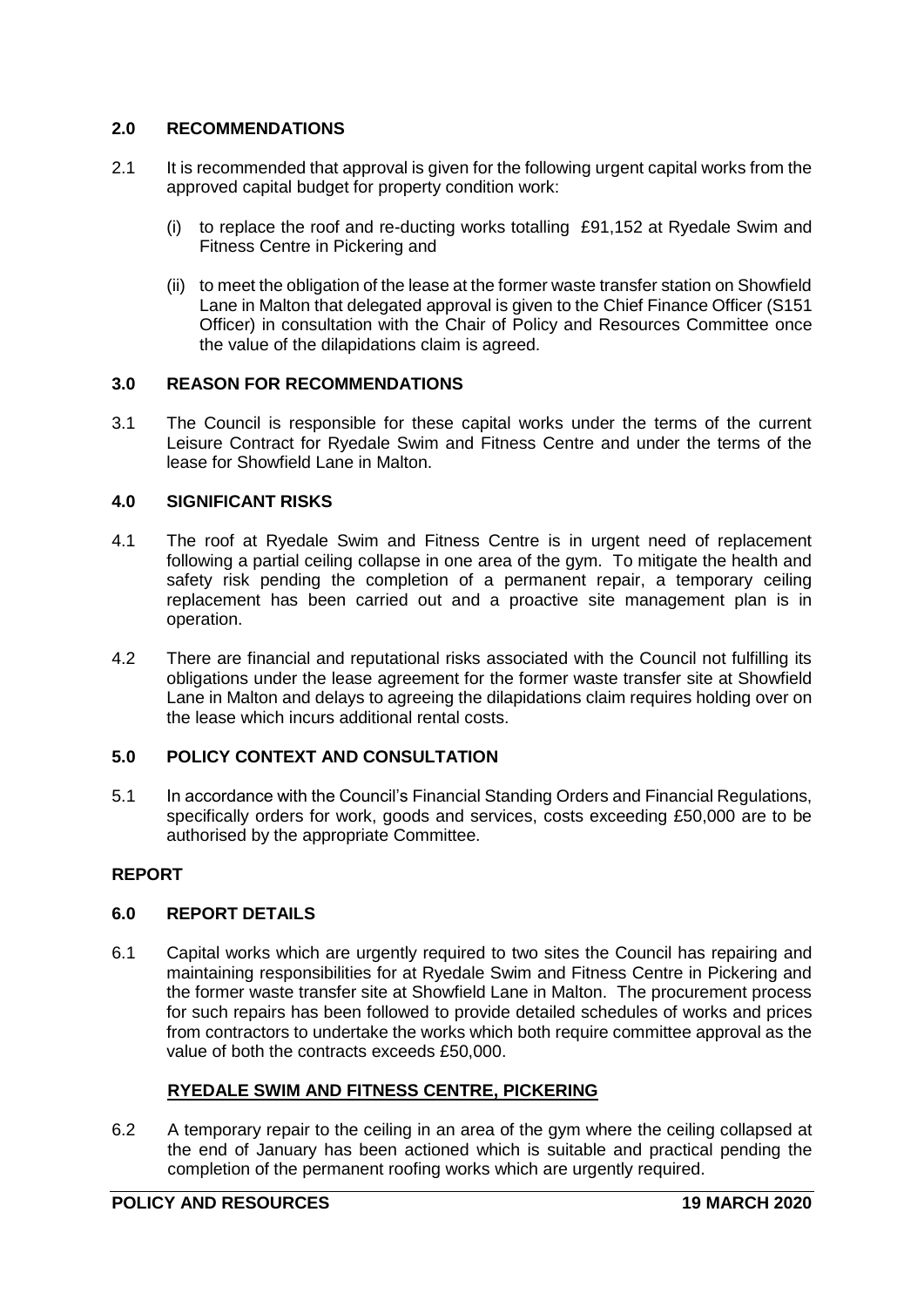- 6.3 A risk assessment has been completed and action has been implemented to ensure that appropriate control measures are in place to effectively manage and reduce the risk until the permanent roof repair work is completed which includes a proactive site management plan to continually monitor all the ceilings at the facility and undertake any other remedial action if required.
- 6.4 NYCC Property Services, on behalf of Ryedale District Council, have prepared a Schedule of works which has been priced by framework contractors and the costs of replacing the roofing and re-ducting works total £91,152 (+ vat). Assurance has been provided that random samples of the costs price-match against the National Schedule of Rates.
- 6.5 An estimate of £40,000 for the roof has been included in the capital estimates which does not factor in the costs for ducting and associated works (important note: the property condition survey completed in 2019 highlighted the cost for the roof @ £37,450 as a Year16-20 cost in 2032-2036).
- 6.6 The priority remains to action the replacement of the roof urgently and a pre-contract site meeting took place on 27 February. The anticipated timescales are:
	- P&R approval request 19 March 2020
	- Work to commence early April (at the time of writing we are proactively working with the contractor to schedule the works as soon as possible following a committee decision)
	- Duration of works no longer than 30 days to meet the requirements of the Construction Phase Health and Safety Plan
	- Completion of the works by the end of May 2020

# **SHOWFIELD LANE, MALTON**

Paragraphs 6.7-6.12 The information relating to this site is included in Exempt Annex 1

## **CAPITAL PROGRAMME**

- 6.13 There is an approved Property Condition Survey Budget in the Capital Programme (totalling £683,000 in 19/20) which is where both these schemes of work would be funded from.
- 6.14 As the total costs for sites will both exceed £50,000, in accordance with the Council's Financial Standing Orders and Financial Regulations, specifically orders for work, goods and services, these works are required to be authorised by the appropriate Committee.

## **7.0 IMPLICATIONS**

- 7.1 The following implications have been identified:
	- a) Financial Funding for these projects is available through the approved capital budget for property condition works.
	- b) Legal